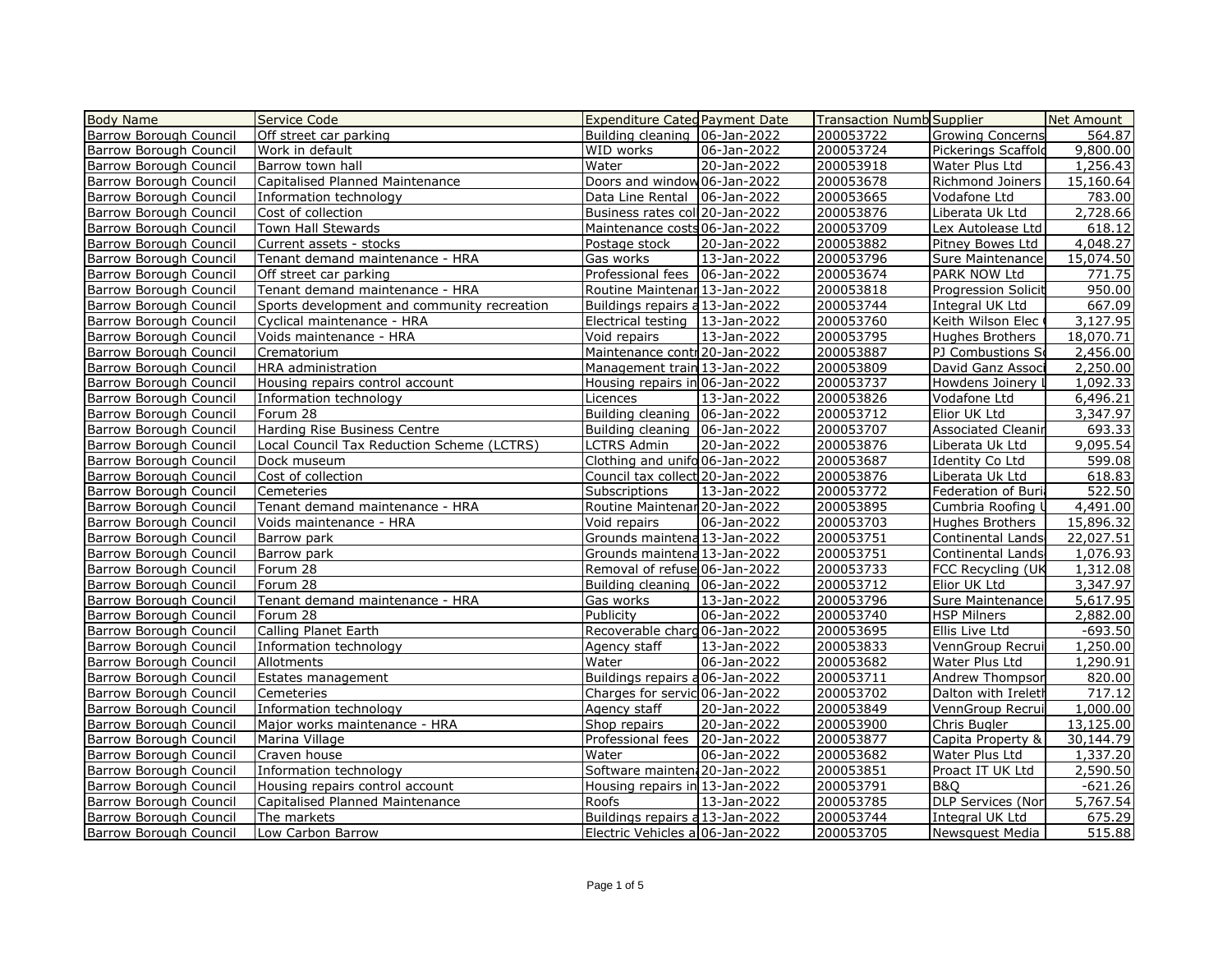| <b>Body Name</b>              | Service Code                    | <b>Expenditure Categ Payment Date</b> |             | <b>Transaction Numb Supplier</b> |                               | Net Amount |
|-------------------------------|---------------------------------|---------------------------------------|-------------|----------------------------------|-------------------------------|------------|
| Barrow Borough Council        | Barrow BID                      | Solicitors fees                       | 06-Jan-2022 | 200053729                        | Brown Barron Soli             | 1,906.50   |
| <b>Barrow Borough Council</b> | Barrow town hall                | Building cleaning   06-Jan-2022       |             | 200053707                        | <b>Associated Cleanir</b>     | 551.60     |
| Barrow Borough Council        | Voids maintenance - HRA         | Void repairs                          | 20-Jan-2022 | 200053880                        | Hughes Brothers               | 11,288.48  |
| <b>Barrow Borough Council</b> | Estates management              | Buildings repairs a 13-Jan-2022       |             | 200053744                        | Integral UK Ltd               | 2,447.29   |
| Barrow Borough Council        | Telephones Holding A/C          | Telephone charges 06-Jan-2022         |             | 200053665                        | Vodafone Ltd                  | 825.84     |
| Barrow Borough Council        | We'll Meet Again                | Professional fees   13-Jan-2022       |             | 200053828                        | <b>AGMP Ltd</b>               | 1,500.00   |
| <b>Barrow Borough Council</b> | Information technology          | Licences                              | 20-Jan-2022 | 200053851                        | Proact IT UK Ltd              | 2,942.50   |
| Barrow Borough Council        | Housing repairs control account | Housing repairs in 20-Jan-2022        |             | 200053863                        | Howdens Joinery I             | 840.79     |
| <b>Barrow Borough Council</b> | Housing repairs control account | Housing repairs in 13-Jan-2022        |             | 200053795                        | Hughes Brothers               | 5,316.69   |
| Barrow Borough Council        | Voids maintenance - HRA         | Void repairs                          | 13-Jan-2022 | 200053795                        | Hughes Brothers               | 6,523.49   |
| <b>Barrow Borough Council</b> | Off street car parking          | Professional fees   20-Jan-2022       |             | 200053911                        | PARK NOW Ltd                  | 862.20     |
| Barrow Borough Council        | Food safety                     | Professional fees   20-Jan-2022       |             | 200053843                        | UK Health Security            | 955.05     |
| Barrow Borough Council        | Forum 28                        | Removal of refuse 06-Jan-2022         |             | 200053733                        | FCC Recycling (UK             | $-675.92$  |
| Barrow Borough Council        | Information technology          | Agency staff                          | 13-Jan-2022 | 200053833                        | VennGroup Recrui              | 1,250.00   |
| <b>Barrow Borough Council</b> | Low Carbon Barrow               | Installation of plar 13-Jan-2022      |             | 200053835                        | AMP EV                        | 29,356.22  |
| Barrow Borough Council        | Human Resources                 | Other expenses   13-Jan-2022          |             | 200053839                        | Centre for Leaders            | 1,500.00   |
| Barrow Borough Council        | Barrow town hall                | Maintenance contri 13-Jan-2022        |             | 200053769                        | <b>FTS Fire &amp; Secuirt</b> | 501.65     |
| Barrow Borough Council        | Human Resources                 | Software mainten: 06-Jan-2022         |             | 200053699                        | <b>Frontier Software</b>      | 5,134.57   |
| Barrow Borough Council        | Corporate management            | Professional fees   13-Jan-2022       |             | 200053812                        | 32West Ltd                    | 7,165.52   |
| <b>Barrow Borough Council</b> | Information technology          | Consultants' fees   06-Jan-2022       |             | 200053668                        | Proact IT UK Ltd              | 1,592.50   |
| Barrow Borough Council        | Housing repairs control account | Housing repairs in 06-Jan-2022        |             | 200053737                        | Howdens Joinery               | 911.97     |
| Barrow Borough Council        | Salthouse Road Depot            | Electricity                           | 06-Jan-2022 | 200053715                        | NPower                        | 839.58     |
| <b>Barrow Borough Council</b> | Dock Museum HLF Phase 2         | Professional fees   13-Jan-2022       |             | 200053837                        | Howe Projects Ltd             | 34,657.46  |
| Barrow Borough Council        | Dock museum                     | Advertising                           | 06-Jan-2022 | 200053723                        | Cumbria Tourism               | 699.00     |
| Barrow Borough Council        | <b>HRA Estates</b>              | Cleaning - other                      | 20-Jan-2022 | 200053888                        | <b>Associated Cleanir</b>     | 3,968.65   |
| Barrow Borough Council        | Crematorium                     | Gas                                   | 06-Jan-2022 | 200053672                        | Corona Energy                 | 2,762.83   |
| <b>Barrow Borough Council</b> | Waste collection                | Refuse & Recycling 13-Jan-2022        |             | 200053807                        | UK Container Mair             | 4,130.00   |
| Barrow Borough Council        | Information technology          | Agency staff                          | 13-Jan-2022 | 200053833                        | VennGroup Recrui              | 1,250.00   |
| Barrow Borough Council        | Disabled Facilities Grant       | Grants                                | 20-Jan-2022 | 200053893                        | Lee Bowron Glazin             | 4,780.00   |
| Barrow Borough Council        | Disabled Facilities Grant       | Grants                                | 20-Jan-2022 | 200053874                        | Airey Property Dev            | 9,891.00   |
| Barrow Borough Council        | Dock museum                     | Charges for servic 13-Jan-2022        |             | 200053756                        | FCC Recycling (UK             | 1,113.28   |
| <b>Barrow Borough Council</b> | Dock museum                     | Electricity                           | 06-Jan-2022 | 200053715                        | NPower                        | 1,635.85   |
| <b>Barrow Borough Council</b> | RTB administration - HRA        | Professional fees   20-Jan-2022       |             | 200053872                        | Lambert Smith Ha              | 800.00     |
| Barrow Borough Council        | Capitalised Planned Maintenance | Doors and window 13-Jan-2022          |             | 200053814                        | Richmond Joiners              | 6,066.91   |
| Barrow Borough Council        | The park leisure centre         | Printing and statio 20-Jan-2022       |             | 200053850                        | All Right Now Ltd             | 912.00     |
| Barrow Borough Council        | Tenant demand maintenance - HRA | Consultancy fees   20-Jan-2022        |             | 200053883                        | Procure Plus Ltd              | 8,376.44   |
| <b>Barrow Borough Council</b> | Development control             | Agency staff                          | 20-Jan-2022 | 200053908                        | <b>G2</b> Recruitment So      | 1,526.25   |
| Barrow Borough Council        | Parks and open spaces           | Grounds maintena 13-Jan-2022          |             | 200053751                        | Continental Lands             | 32,493.29  |
| Barrow Borough Council        | <b>HRA Estates</b>              | Tenants content in 13-Jan-2022        |             | 200053817                        | Thistle Insurance             | 543.96     |
| Barrow Borough Council        | Dock Museum HLF Phase 2         | Professional fees   06-Jan-2022       |             | 200053735                        | Optech Fibres                 | 725.00     |
| Barrow Borough Council        | <b>Finance Department</b>       | Software mainten: 06-Jan-2022         |             | 200053699                        | Frontier Software             | 5,134.57   |
| <b>Barrow Borough Council</b> | Homelessness                    | Solicitors fees                       | 20-Jan-2022 | 200053924                        | Brown Barron Soli             | 1,030.75   |
| <b>Barrow Borough Council</b> | Harding Rise Business Centre    | Buildings repairs a 13-Jan-2022       |             | 200053786                        | <b>GEZE UK Ltd</b>            | 844.97     |
| Barrow Borough Council        | Capitalised Planned Maintenance | Doors and window 13-Jan-2022          |             | 200053785                        | DLP Services (Nor             | 7,848.10   |
| <b>Barrow Borough Council</b> | Development control             | Agency staff                          | 13-Jan-2022 | 200053816                        | G2 Recruitment So             | 1,526.25   |
| <b>Barrow Borough Council</b> | Local land charges              | Land search charg 13-Jan-2022         |             | 200053803                        | Cumbria County C              | 21,798.00  |
|                               |                                 |                                       |             |                                  |                               |            |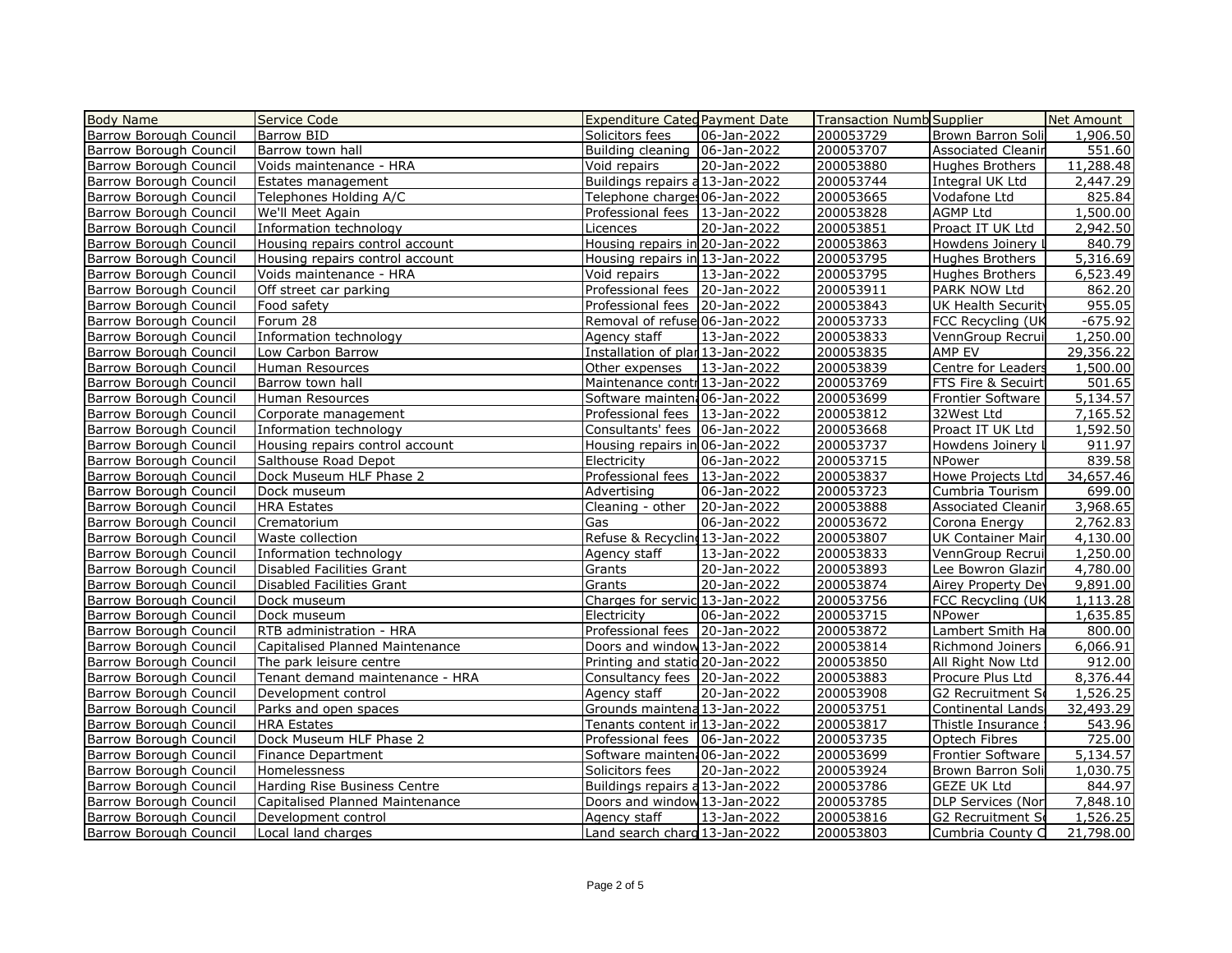| <b>Body Name</b>              | Service Code                                | <b>Expenditure Categ Payment Date</b>      |             | <b>Transaction Numb Supplier</b> |                              | Net Amount           |
|-------------------------------|---------------------------------------------|--------------------------------------------|-------------|----------------------------------|------------------------------|----------------------|
| Barrow Borough Council        | Technical services                          | Consultants' fees   13-Jan-2022            |             | 200053758                        | <b>Bob Pedley Safety</b>     | 2,516.00             |
| Barrow Borough Council        | Kennels                                     | Electricity                                | 06-Jan-2022 | 200053715                        | NPower                       | 514.34               |
| Barrow Borough Council        | <b>Finance Department</b>                   | Agency staff                               | 13-Jan-2022 | 200053829                        | Penna Plc                    | 8,540.00             |
| <b>Barrow Borough Council</b> | <b>Barrow Town Deal</b>                     | Consultants' fees   06-Jan-2022            |             | 200053691                        | Cumbria County C             | 19,118.25            |
| Barrow Borough Council        | General grants                              | Other grants                               | 20-Jan-2022 | 200053915                        | Cumbria CVS                  | 5,000.00             |
| <b>Barrow Borough Council</b> | Capitalised Planned Maintenance             | Roofs                                      | 13-Jan-2022 | 200053785                        | DLP Services (Nor            | 9,813.13             |
| Barrow Borough Council        | Housing repairs control account             | Housing repairs in 13-Jan-2022             |             | 200053795                        | Hughes Brothers              | 21,295.84            |
| Barrow Borough Council        | Homelessness                                | Homeless support 13-Jan-2022               |             | 200053799                        | Redacted Informal            | 1,050.00             |
| Barrow Borough Council        | Information technology                      | Agency staff                               | 13-Jan-2022 | 200053833                        | VennGroup Recrui             | 1,250.00             |
| Barrow Borough Council        | Homelessness                                | Homeless support 20-Jan-2022               |             | 200053846                        | Cumbria Commun               | 29,227.42            |
| Barrow Borough Council        | Capitalised Planned Maintenance             | Rewires                                    | 13-Jan-2022 | 200053797                        | Rexel UK Ltd                 | 532.33               |
| Barrow Borough Council        | Major works maintenance - HRA               | Shop repairs                               | 20-Jan-2022 | 200053906                        | Horrocks (NorthW             | 2,122.50             |
| <b>Barrow Borough Council</b> | Information technology                      | Agency staff                               | 20-Jan-2022 | 200053849                        | VennGroup Recrui             | 1,000.00             |
| <b>Barrow Borough Council</b> | Sports development and community recreation | Grass pitches                              | 13-Jan-2022 | 200053751                        | Continental Lands            | 703.38               |
| Barrow Borough Council        | Information technology                      | Computer hardwa 20-Jan-2022                |             | 200053851                        | Proact IT UK Ltd             | 17,241.56            |
| <b>Barrow Borough Council</b> | Estates management                          | Buildings repairs a 13-Jan-2022            |             | 200053761                        | <b>Bill Caulfield Electi</b> | 673.78               |
| Barrow Borough Council        | Information technology                      | Agency staff                               | 13-Jan-2022 | 200053829                        | Penna Plc                    | 6,900.00             |
| Barrow Borough Council        | Information technology                      | Agency staff                               | 13-Jan-2022 | 200053833                        | VennGroup Recrui             | 1,250.00             |
| Barrow Borough Council        | Forum 28                                    | Buildings repairs a 13-Jan-2022            |             | 200053744                        | Integral UK Ltd              | 6,526.35             |
| Barrow Borough Council        | Forum 28                                    | Electricity                                | 06-Jan-2022 | 200053715                        | NPower                       | 4,657.50             |
| <b>Barrow Borough Council</b> | The park leisure centre                     | Printing and statio 13-Jan-2022            |             | 200053840                        | Media Print and Do           | 2,652.00             |
| Barrow Borough Council        | Corporate management                        | External Audit fee: 06-Jan-2022            |             | 200053684                        | Grant Thornton UK            | 8,472.40             |
| Barrow Borough Council        | Homelessness                                | Preventing Homel 13-Jan-2022               |             | 200053801                        | Womens Commun                | 4,642.75             |
| Barrow Borough Council        | Playground                                  | Parks & Playgroun 13-Jan-2022              |             | 200053802                        | Playsafety Ltd               | 2,310.00             |
| Barrow Borough Council        | Craven house                                | Building cleaning   06-Jan-2022            |             | 200053707                        | <b>Associated Cleanir</b>    | 595.26               |
| Barrow Borough Council        | Registration of electors                    | Software mainten: 06-Jan-2022              |             | 200053693                        | Democracy Counts             | 6,114.20             |
| Barrow Borough Council        | Corporate management                        | Licences                                   | 06-Jan-2022 | 200053714                        | SoftCat Ltd                  | 507.35               |
| Barrow Borough Council        | Homelessness                                | Preventing Homel 13-Jan-2022               |             | 200053801                        | Womens Commun                | 8,125.00             |
| Barrow Borough Council        | Barrow town hall                            | Building cleaning   06-Jan-2022            |             | 200053707                        | <b>Associated Cleanir</b>    | 4,443.98             |
| Barrow Borough Council        | Current assets - stocks                     | Postage stock                              | 06-Jan-2022 | 200053704                        | Pitney Bowes Ltd             | 2,034.27             |
| Barrow Borough Council        | Heritage Action Zone                        | Consultants' fees   13-Jan-2022            |             | 200053824                        | Xanthe Quayle Lar            | 4,125.00             |
| Barrow Borough Council        | Housing repairs control account             | Housing repairs in 20-Jan-2022             |             | 200053863                        | Howdens Joinery I            | 982.12               |
| Barrow Borough Council        | Housing repairs control account             | Housing repairs in 06-Jan-2022             |             | 200053706                        | Dolphin Stairlifts O         | 1,995.00             |
| Barrow Borough Council        | The park leisure centre                     | Water                                      | 13-Jan-2022 | 200053811                        | Water Plus Ltd               | 1,041.04             |
| <b>Barrow Borough Council</b> | Tenant demand maintenance - HRA             | Disrepair                                  | 13-Jan-2022 | 200053818                        |                              | 585.00               |
| <b>Barrow Borough Council</b> |                                             |                                            |             |                                  | <b>Progression Solicit</b>   |                      |
|                               | Information technology                      | Agency staff                               | 13-Jan-2022 | 200053833<br>200053746           | VennGroup Recrui             | 1,250.00<br>3,545.00 |
| Barrow Borough Council        | Forum 28                                    | Publicity<br>CAPITA dbs fees   06-Jan-2022 | 13-Jan-2022 | 200053698                        | <b>HSP Milners</b>           |                      |
| Barrow Borough Council        | Coast protection                            |                                            |             |                                  | Capita Property &            | 10,620.00            |
| Barrow Borough Council        | HRA administration                          | Management train 20-Jan-2022               |             | 200053866                        | David Ganz Associ            | 1,125.00             |
| Barrow Borough Council        | Public conveniences                         | Building cleaning   06-Jan-2022            |             | 200053722                        | <b>Growing Concerns</b>      | 3,531.17             |
| Barrow Borough Council        | Cemeteries                                  | Grounds maintena 13-Jan-2022               |             | 200053751                        | Continental Lands            | 1,535.66             |
| Barrow Borough Council        | Local Council Tax Reduction Scheme (LCTRS)  | LCTRS Admin                                | 20-Jan-2022 | 200053876                        | Liberata Uk Ltd              | 618.83               |
| Barrow Borough Council        | Salthouse Road Depot                        | Buildings repairs a 20-Jan-2022            |             | 200053925                        | <b>Bill Caulfield Electi</b> | 797.15               |
| Barrow Borough Council        | Harding Rise Business Centre                | Electricity                                | 06-Jan-2022 | 200053715                        | NPower                       | 1,072.38             |
| <b>Barrow Borough Council</b> | Barrow town hall                            | Electricity                                | 06-Jan-2022 | 200053715                        | NPower                       | 2,233.04             |
| <b>Barrow Borough Council</b> | Tenant demand maintenance - HRA             | Central overheads 13-Jan-2022              |             | 200053795                        | Hughes Brothers              | 28,550.68            |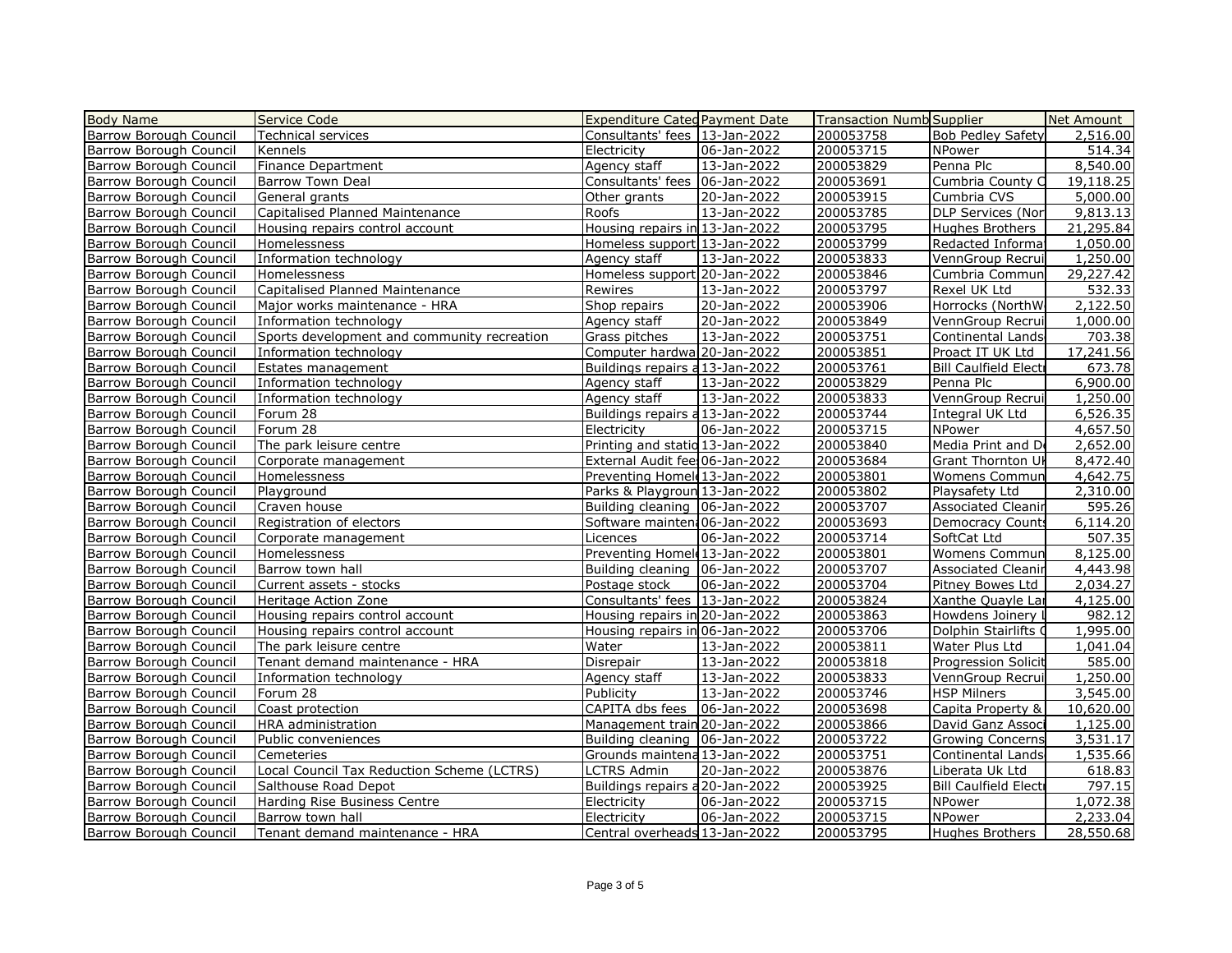| <b>Body Name</b>                                 | Service Code                                | <b>Expenditure Cated Payment Date</b>                            |                   | <b>Transaction Numb Supplier</b> |                                 | Net Amount         |
|--------------------------------------------------|---------------------------------------------|------------------------------------------------------------------|-------------------|----------------------------------|---------------------------------|--------------------|
| <b>Barrow Borough Council</b>                    | Tenant demand maintenance - HRA             | Disrepair                                                        | 13-Jan-2022       | 200053818                        | Progression Solicit             | 990.00             |
| <b>Barrow Borough Council</b>                    | <b>HRA Estates</b>                          | Building cleaning   06-Jan-2022                                  |                   | 200053707                        | <b>Associated Cleanir</b>       | 733.17             |
| Barrow Borough Council                           | Information technology                      | Consultants' fees   20-Jan-2022                                  |                   | 200053851                        | Proact IT UK Ltd                | 4,106.25           |
| <b>Barrow Borough Council</b>                    | Cemeteries                                  | Grounds maintena 13-Jan-2022                                     |                   | 200053751                        | Continental Lands               | 11,206.40          |
| <b>Barrow Borough Council</b>                    | Housing Benefits Admin                      | Benefits private te 20-Jan-2022                                  |                   | 200053876                        | Liberata Uk Ltd                 | 7,522.64           |
| <b>Barrow Borough Council</b>                    | Barrow town hall                            | Gas                                                              | 06-Jan-2022       | 200053672                        | Corona Energy                   | 2,118.93           |
| <b>Barrow Borough Council</b>                    | Development control                         | Agency staff                                                     | 13-Jan-2022       | 200053816                        | G2 Recruitment S                | 1,237.50           |
| Barrow Borough Council                           | Development control                         | Agency staff                                                     | 13-Jan-2022       | 200053816                        | G2 Recruitment So               | 1,526.25           |
| <b>Barrow Borough Council</b>                    | Barrow town hall                            | Buildings repairs a 13-Jan-2022                                  |                   | 200053744                        | Integral UK Ltd                 | 1,135.83           |
| Barrow Borough Council                           | Housing repairs control account             | Housing repairs in 13-Jan-2022                                   |                   | 200053767                        | Wilko Retail Ltd                | 1,170.00           |
| <b>Barrow Borough Council</b>                    | Barrow park                                 | Water                                                            | $06 - Jan - 2022$ | 200053682                        | Water Plus Ltd                  | 606.02             |
| <b>Barrow Borough Council</b>                    | Development control                         | Solicitors fees                                                  | 20-Jan-2022       | 200053854                        | Mr Wilson Horne                 | 787.50             |
| Barrow Borough Council                           | Crematorium                                 | Electricity                                                      | 06-Jan-2022       | 200053715                        | NPower                          | 957.44             |
| <b>Barrow Borough Council</b>                    | Crematorium                                 | Subscriptions                                                    | 13-Jan-2022       | 200053772                        | Federation of Buri              | 522.50             |
| <b>Barrow Borough Council</b>                    | Barrow town hall                            | Buildings repairs a 13-Jan-2022                                  |                   | 200053744                        | Integral UK Ltd                 | $-8,122.49$        |
| <b>Barrow Borough Council</b>                    | Housing repairs control account             | Housing repairs in 13-Jan-2022                                   |                   | 200053767                        | Wilko Retail Ltd                | $-984.65$          |
| <b>Barrow Borough Council</b>                    | Capitalised Planned Maintenance             | Rewires                                                          | 13-Jan-2022       | 200053760                        | Keith Wilson Elec               | 1,895.50           |
| <b>Barrow Borough Council</b>                    | Dock museum                                 | Building cleaning   13-Jan-2022                                  |                   | 200053784                        | Elior UK Ltd                    | 1,801.43           |
| Barrow Borough Council                           | Crematorium                                 | Maintenance contr 20-Jan-2022                                    |                   | 200053887                        | PJ Combustions So               | 7,372.00           |
| <b>Barrow Borough Council</b>                    | Forum 28                                    | Gas                                                              | 06-Jan-2022       | 200053672                        | Corona Energy                   | 2,407.98           |
| <b>Barrow Borough Council</b>                    | Dock museum                                 | Gas                                                              | 06-Jan-2022       | 200053672                        | Corona Energy                   | 1,438.22           |
| Barrow Borough Council                           | Marina Village                              | Specialised work                                                 | 20-Jan-2022       | 200053877                        | Capita Property &               | 141,463.78         |
| <b>Barrow Borough Council</b>                    | Barrow town hall                            | Water                                                            | 06-Jan-2022       | 200053682                        | Water Plus Ltd                  | 2,483.11           |
| <b>Barrow Borough Council</b>                    | Information technology                      | Agency staff                                                     | 13-Jan-2022       | 200053833                        | VennGroup Recrui                | 1,250.00           |
| Barrow Borough Council                           | <b>Planning Policy</b>                      | Agency staff                                                     | 13-Jan-2022       | 200053810                        | The Oyster Partne               | 1,200.00           |
| Barrow Borough Council                           | Craven house                                | Electricity                                                      | 06-Jan-2022       | 200053715                        | NPower                          | 7,462.53           |
| Barrow Borough Council                           | Heritage Action Zone                        | Professional fees 20-Jan-2022                                    |                   | 200053873                        | John Coward Arch                | 1,025.00           |
| <b>Barrow Borough Council</b>                    | Voids maintenance - HRA                     | Void repairs                                                     | 06-Jan-2022       | 200053703                        | Hughes Brothers                 | 8,877.45           |
| <b>Barrow Borough Council</b>                    |                                             | Grounds maintena 13-Jan-2022                                     |                   | 200053751                        | <b>Continental Lands</b>        | 557.46             |
|                                                  | Parks and open spaces<br>Cost of collection |                                                                  |                   |                                  |                                 |                    |
| Barrow Borough Council<br>Barrow Borough Council |                                             | Council tax collect 20-Jan-2022<br>Telephone charges 13-Jan-2022 |                   | 200053876<br>200053841           | Liberata Uk Ltd<br>Vodafone Ltd | 9,095.54<br>675.63 |
| <b>Barrow Borough Council</b>                    | Telephones Holding A/C                      |                                                                  |                   | 200053810                        |                                 | 1,200.00           |
|                                                  | Planning Policy                             | Agency staff                                                     | 13-Jan-2022       |                                  | The Oyster Partne               |                    |
| <b>Barrow Borough Council</b>                    | Housing Benefits Admin                      | Benefits council te 20-Jan-2022                                  |                   | 200053876                        | Liberata Uk Ltd                 | 2,660.94           |
| <b>Barrow Borough Council</b>                    | Footpath Lighting                           | Electricity                                                      | 13-Jan-2022       | 200053783                        | NPower                          | 2,066.28           |
| <b>Barrow Borough Council</b>                    | Voids maintenance - HRA                     | Void repairs                                                     | 06-Jan-2022       | 200053703                        | Hughes Brothers                 | 4,215.84           |
| <b>Barrow Borough Council</b>                    | Public health inspection                    | Professional fees   06-Jan-2022                                  |                   | 200053710                        | Little & Caine Ltd              | 2,069.07           |
| <b>Barrow Borough Council</b>                    | Calling Planet Earth                        | Professional fees   06-Jan-2022                                  |                   | 200053695                        | Ellis Live Ltd                  | 9,631.93           |
| <b>Barrow Borough Council</b>                    | Information technology                      | Agency staff                                                     | 13-Jan-2022       | 200053833                        | VennGroup Recrui                | 1,250.00           |
| Barrow Borough Council                           | The park leisure centre                     | Consultants' fees   06-Jan-2022                                  |                   | 200053683                        | APSE                            | 3,987.90           |
| Barrow Borough Council                           | Barrow BID                                  | Other bodies expe 06-Jan-2022                                    |                   | 200053697                        | Barrow BID Comp                 | 11,008.06          |
| <b>Barrow Borough Council</b>                    | Waste collection                            | Refuse & Recycling 13-Jan-2022                                   |                   | 200053807                        | UK Container Mair               | 4,250.00           |
| <b>Barrow Borough Council</b>                    | <b>Licensing</b>                            | Advertising                                                      | 13-Jan-2022       | 200053812                        | 32West Ltd                      | 535.94             |
| <b>Barrow Borough Council</b>                    | Homelessness                                | Professional fees   20-Jan-2022                                  |                   | 200053855                        | <b>Securitas Security</b>       | 634.05             |
| <b>Barrow Borough Council</b>                    | M - Abba Mania 03.12.21                     | Professional fees   06-Jan-2022                                  |                   | 200053713                        | Handshake Ltd                   | 4,528.80           |
| <b>Barrow Borough Council</b>                    | Major works maintenance - HRA               | Repointing Walney 13-Jan-2022                                    |                   | 200053785                        | DLP Services (Nor               | 9,813.13           |
| <b>Barrow Borough Council</b>                    | Dock museum                                 | Buildings repairs a 13-Jan-2022                                  |                   | 200053744                        | Integral UK Ltd                 | 5,369.45           |